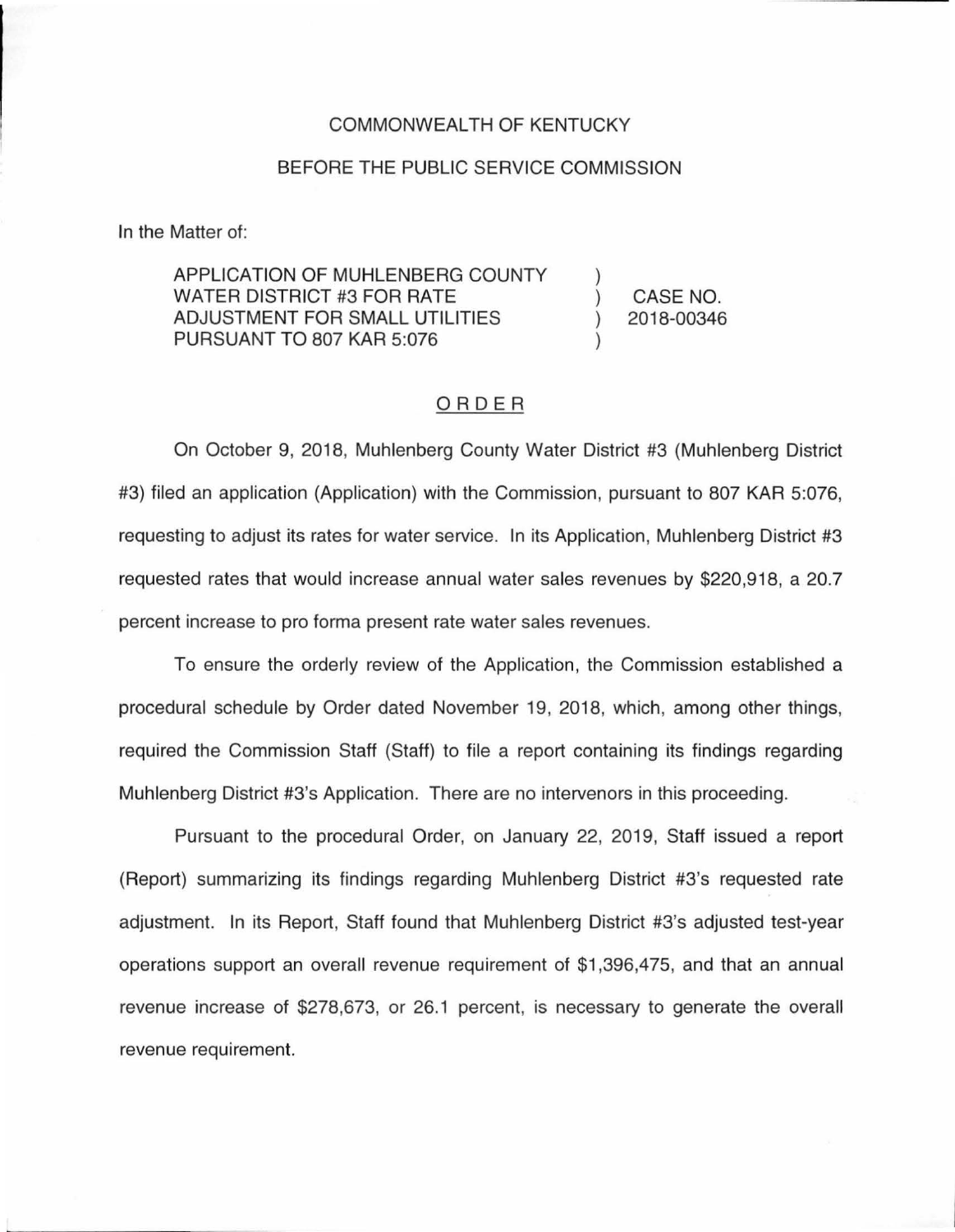On January 31, 2019, Muhlenberg District #3 filed with the Commission its comments on Staff's Report. Muhlenberg District #3 accepted the findings and recommendations contained in Staff's Report, including the recommended 26.1 percent increase. Muhlenberg District #3 waived its right to a formal hearing and requested that the Commission issue an Order approving the Staff Report and rate increase as soon as possible. With its comments, Muhlenberg District #3 did not request that an informal conference be held.<sup>1</sup> On March 12, 2019, Muhlenberg District #3 filed an affidavit of publication verifying that its revised customer notice was published on February 19, 2019, in conformance with customer notice requirements in 807 KAR 5:076.

### WATER LOSS

Pursuant to 807 KAR 5:066, Section (6)3, water loss is limited to 15 percent for ratemaking purposes. As noted in the Staff Report, Muhlenberg District #3's test-year water loss was 15.932 percent. Accordingly, Staff reduced test-year expenses by \$5,352 to account for the 0.932 percent excess water loss.<sup>2</sup>

### BACKGROUND

Muhlenberg District #3 is a water district organized pursuant to KRS Chapter 74. It owns and operates a water distribution system through which it provides water service to approximately 2, 111 customers in Muhlenberg County and Mclean County,

<sup>1</sup>Letter from Muhlenberg District #3 (filed Jan. 31, 2019).

<sup>2</sup> Staff Report at 10.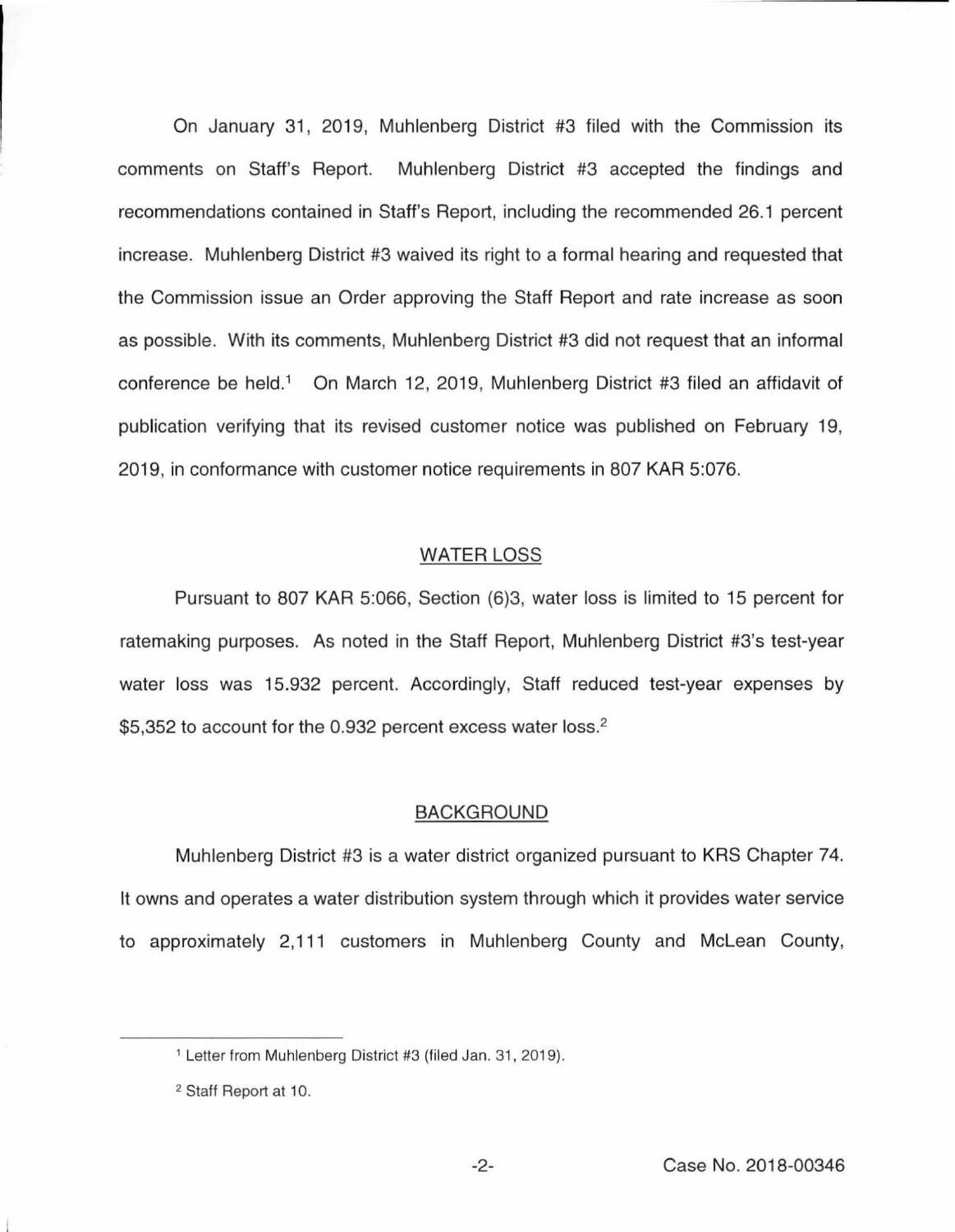Kentucky.<sup>3</sup> This is Muhlenberg District #3's first general rate adjustment since July 12, 2012. 4

## TEST PERIOD

The calendar year ended December 31, 2017 was used as the test year to determine the reasonableness of Muhlenberg District #3's existing and proposed water rates, as required by 807 KAR 5:076, Section 9.

# SUMMARY OF REVENUE AND EXPENSES

The Staff Report summarizes Muhlenberg District #3's pro forma income statement as follows:

|                                                        | 2017<br>Annual Report |                        | Pro Forma<br>Adjustments |                            | Pro Forma<br>Operations |                        |
|--------------------------------------------------------|-----------------------|------------------------|--------------------------|----------------------------|-------------------------|------------------------|
| <b>Operating Revenues</b><br><b>Operating Expenses</b> |                       | 1,327,314<br>1,446,624 |                          | \$ (213,771)<br>(217, 726) |                         | 1,113,543<br>1,228,898 |
| Net Operating Income                                   |                       | (119,310)              | S                        | 3,955                      |                         | (115, 355)             |

## MODIFICATIONS TO STAFF'S FINDINGS

Muhlenberg District #3 proposed adjustments to revenues and expenses to reflect current and expected operating conditions. In its Report, Staff proposed additional adjustments. The Commission accepts the findings contained in the Staff Report.

<sup>&</sup>lt;sup>3</sup> Annual Report of Muhlenberg District #3 to the Public Service Commission for the Calendar Year Ended December 31, 2017 (Annual Report) at 12 and 48.

<sup>&</sup>lt;sup>4</sup> Case No. 2012-00017, Application of Muhlenberg County Water District No. 3 for Rate Adjustment for Small Utilities Pursuant to 807 KAR 5:076 (Ky. PSC July 12, 2012).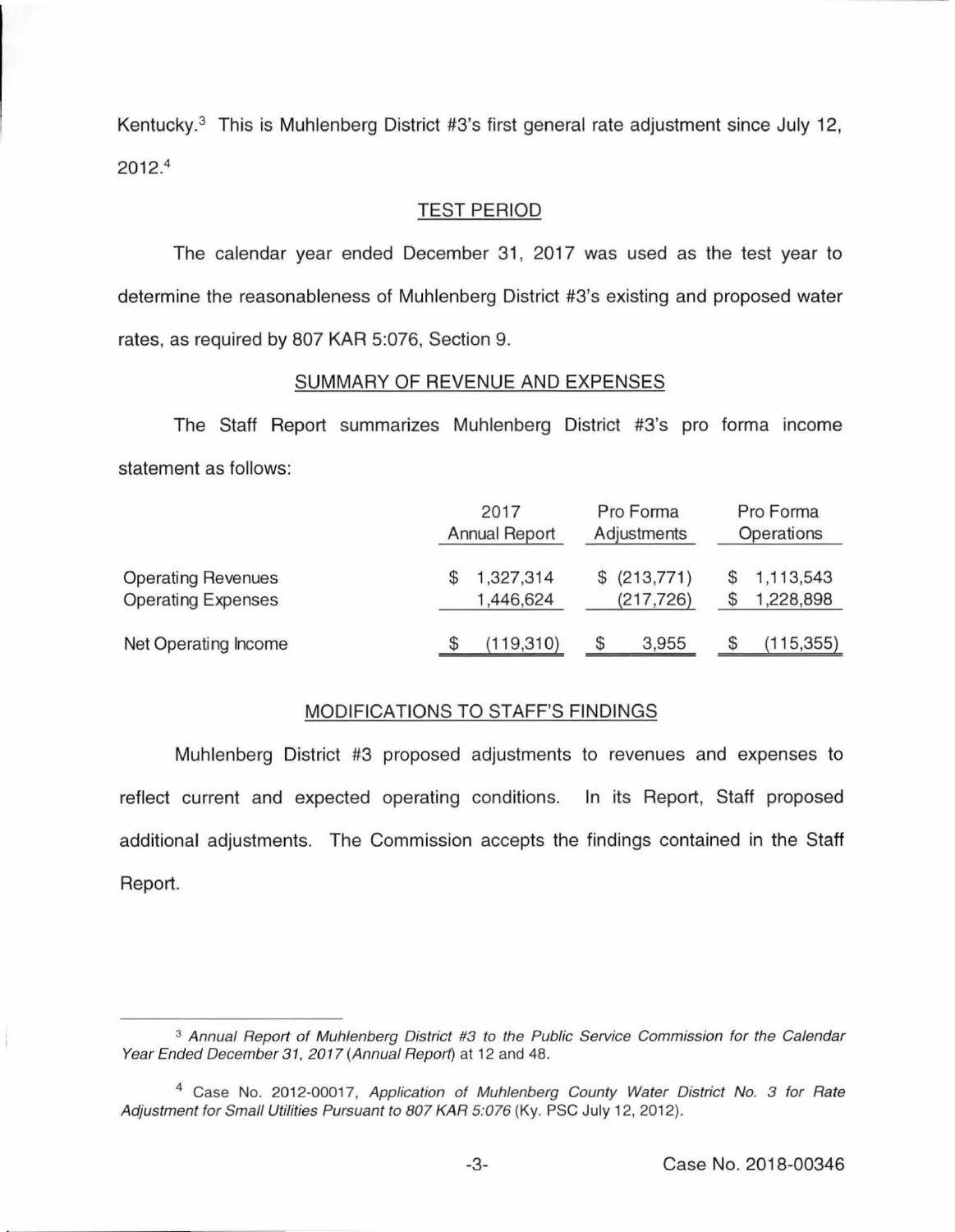# REVENUE REQUIREMENTS

Based upon the Commission's findings and determinations herein, Muhlenberg District #3 requires an increase in revenues of \$278,673, or 26.1 percent above pro forma present rate revenues, as shown below:

| Pro Forma Operating Expenses       |                                              | \$1,228,898 |
|------------------------------------|----------------------------------------------|-------------|
|                                    | Divided by: Operating Ratio                  | 88%         |
|                                    | Overall Revenue Requirement                  | 1,396,475   |
|                                    | Less: Other Operating Revenue                | 45,500      |
|                                    | Interest Income                              | 3,850       |
|                                    | Wholesale Water Sales Revenue                | O           |
|                                    | Gain on Disposition of Utility Property      | 429         |
|                                    | <b>Interest Expense</b>                      | (20)        |
| Revenue Required From Retail Rates |                                              | 1,346,716   |
|                                    | Less: Pro Forma Present Retail Water Revenue | (1,068,043) |
|                                    | Required Revenue Increase                    | 278,673     |
|                                    | Percent Retail Revenue Increase              | 26.1%       |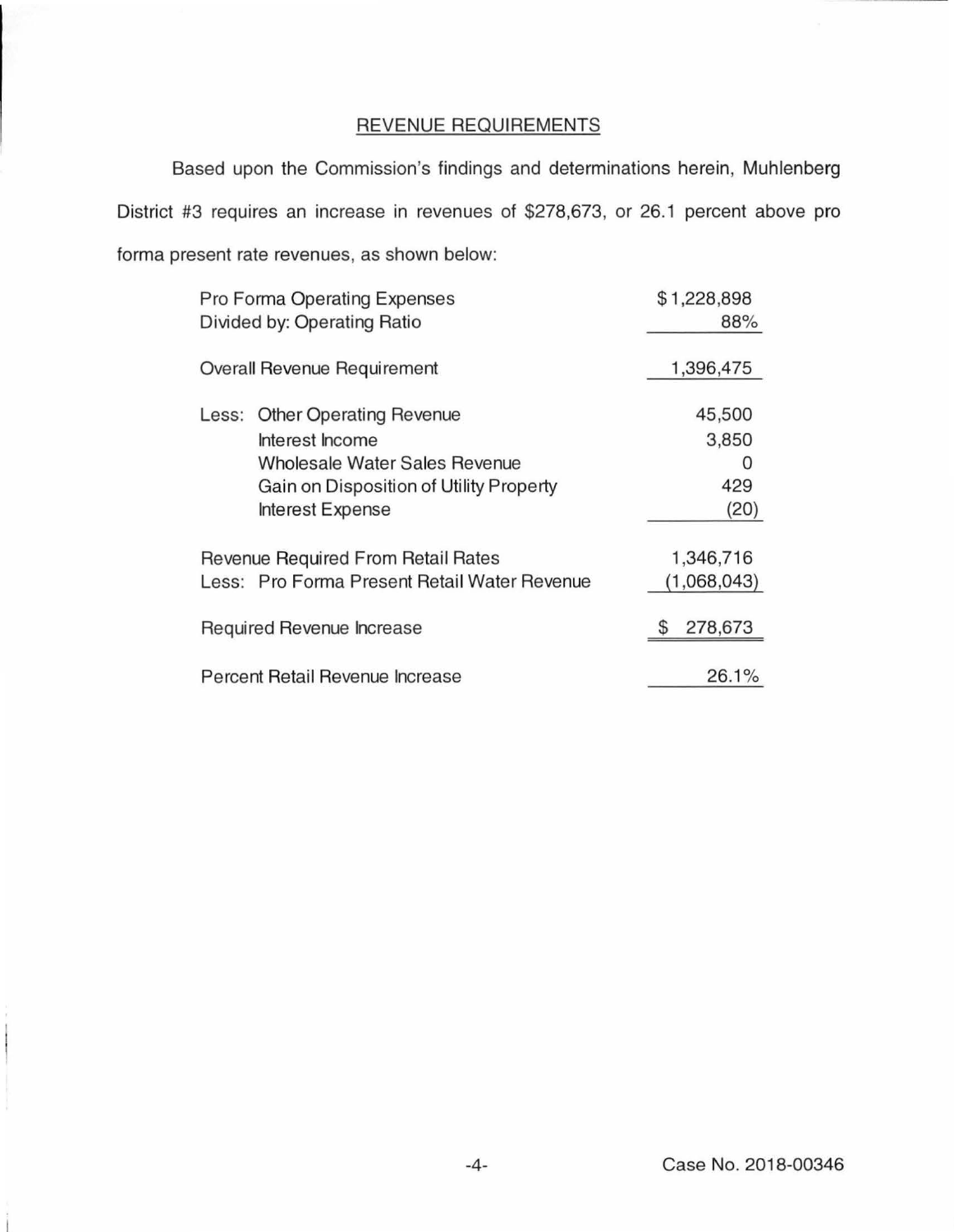## RATE DESIGN

Staff determined that a 26.1 percent increase is warranted. Muhlenberg District #3 requests an across-the-board increase of 26.1 percent to its current water service rates. The requested 26.1 percent increase will produce additional revenues sufficient for Muhlenberg District #3 to meet the Debt Service Coverage (DSC) ratio requirement of Muhlenberg District #3's lenders.

The Commission finds that in the absence of a cost-of-service study the proposed across-the-board method is an appropriate and equitable method to allocate the increased cost to Muhlenberg District #3's customers. The monthly bill of a typical residential customer will increase from \$28.65 to \$36.15, an increase of \$7.50, or 26.2 percent.

## SUMMARY

The Commission, after consideration of the evidence of record and being otherwise sufficiently advised, finds that:

1. The findings contained in the Staff Report are supported by the evidence of record and are reasonable.

2. The Commission has historically used an Operating Ratio method to calculate the revenue requirement for water districts or associations with no outstanding long-term debt. Application of the Commission's Operating Ratio method to Muhlenberg District #3's pro forma operations results in an Overall Revenue Requirement of \$1,396,475. A revenue increase of \$278,673 from water service rates is necessary to generate the overall revenue requirement.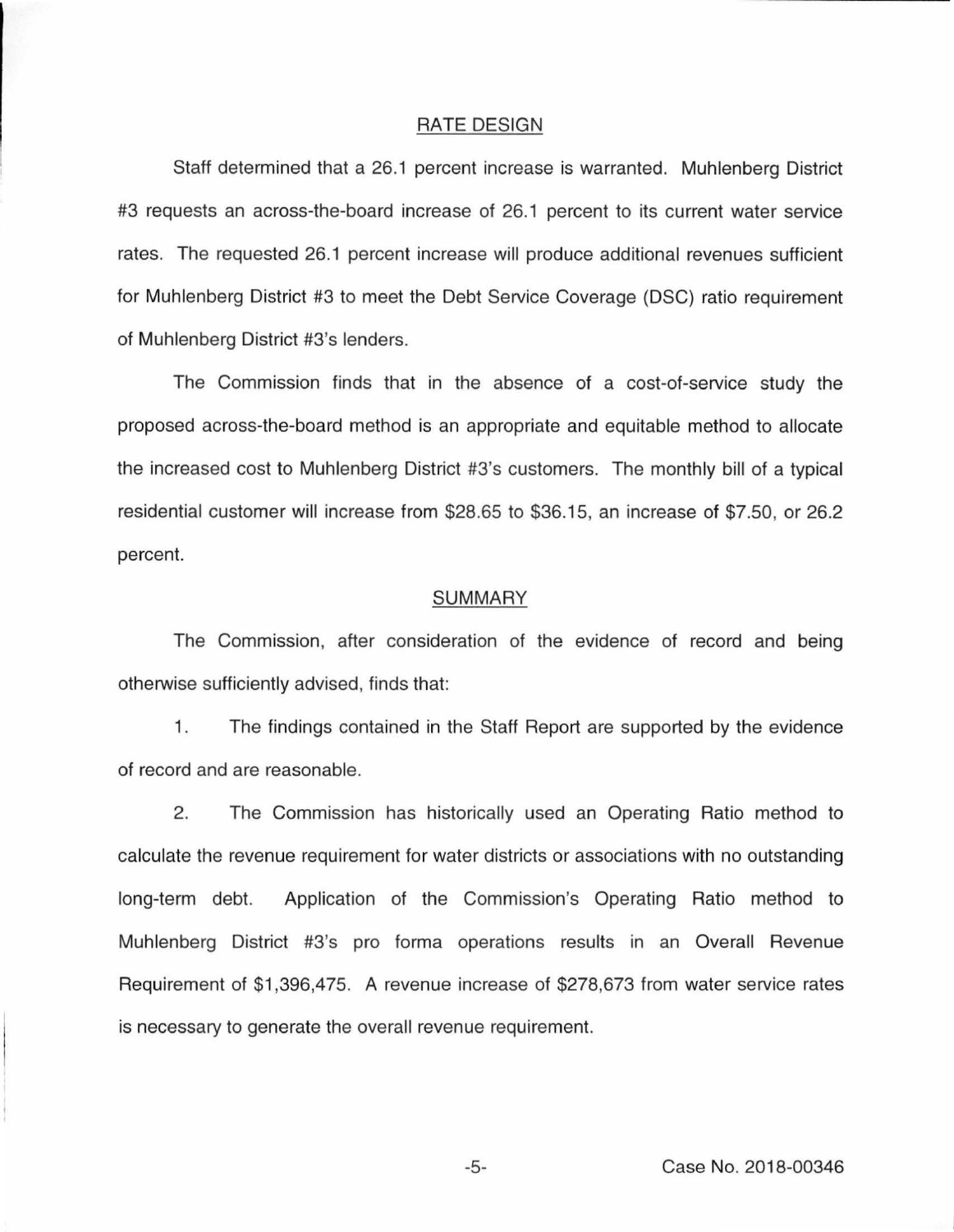3. The water service rates proposed by Muhlenberg District #3 should be denied.

4. The water service rates set forth in the Appendix to this Order are fair, just, and reasonable and should be approved.

IT IS THEREFORE ORDERED that:

1. The findings contained in the Staff Report are adopted and incorporated by reference into this Order as if fully set out herein.

2. The general service rates proposed by Muhlenberg District #3 are denied.

3. The rates set forth in the Appendix to this Order are approved for services rendered by Muhlenberg District #3 on and after the date of this Order.

4. Within 20 days of the date of entry of this Order, Muhlenberg District #3 shall file with this Commission, using the Commission's electronic Tariff Filing System, new tariff sheets setting forth the rates and charges approved herein and their effective date, and stating that the rates and charges were authorized by this Order.

5. Muhlenberg District #3 shall use the mid-point of the depreciable lives of the National Association of Regulatory Utility Commissioners ranges, as proposed in the Application and agreed upon by Staff, to depreciate water plant assets for accounting purposes in all future reporting periods. No adjustment to accumulated depreciation, or retained earnings should be made to account for this change in the accounting estimate.

6. This case is closed and removed from the Commission's docket.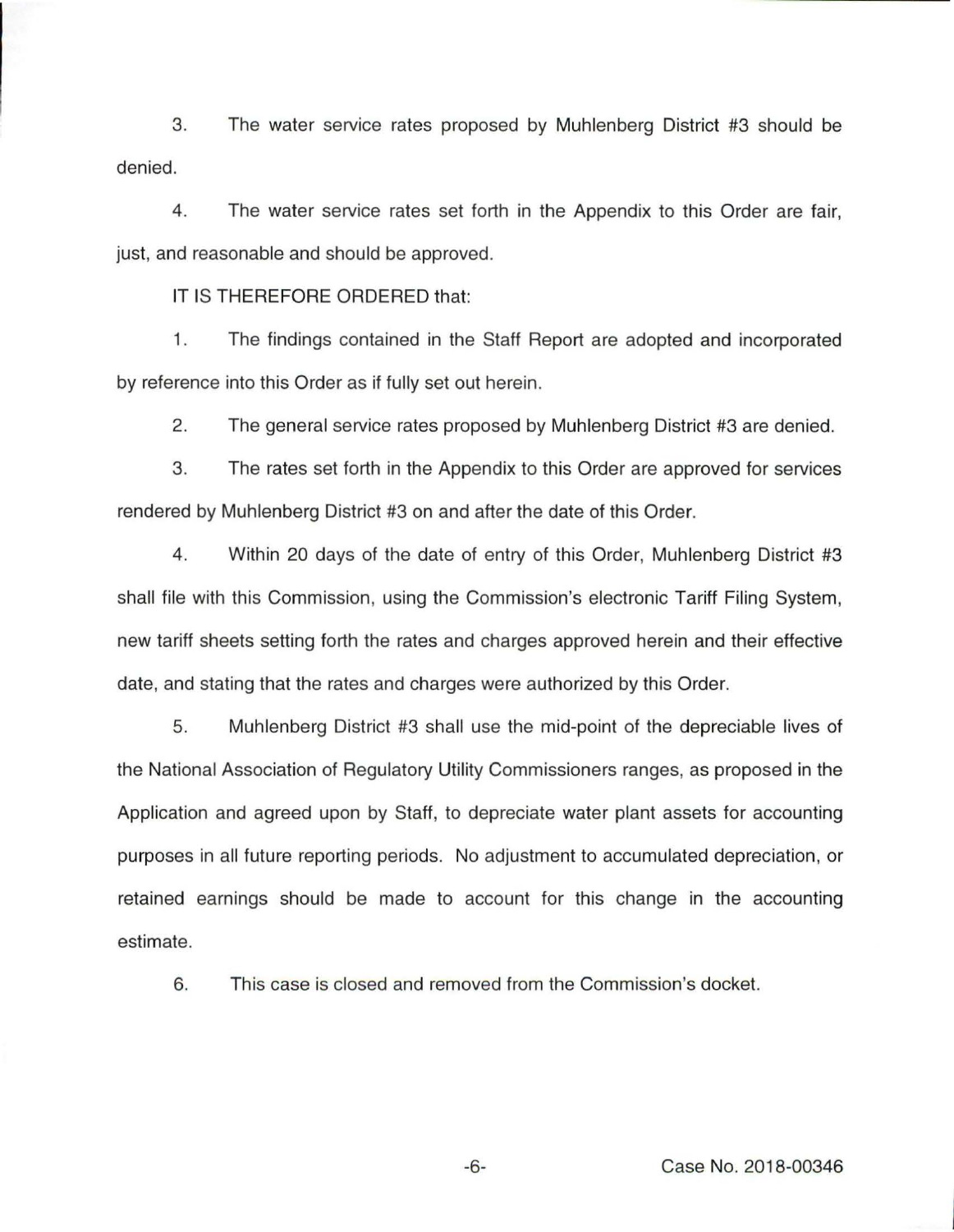By the Commission



ATTEST:

 $\frac{1}{1}, \frac{1}{2}, \frac{1}{2}$  .  $\frac{1}{2}$  . Let  $\frac{1}{2}$   $\frac{1}{2}$  .  $\frac{1}{2}$  .  $\frac{1}{2}$   $\frac{1}{2}$   $\frac{1}{2}$   $\frac{1}{2}$   $\frac{1}{2}$   $\frac{1}{2}$   $\frac{1}{2}$   $\frac{1}{2}$   $\frac{1}{2}$   $\frac{1}{2}$   $\frac{1}{2}$   $\frac{1}{2}$   $\frac{1}{2}$   $\frac{1}{2}$   $\frac{1$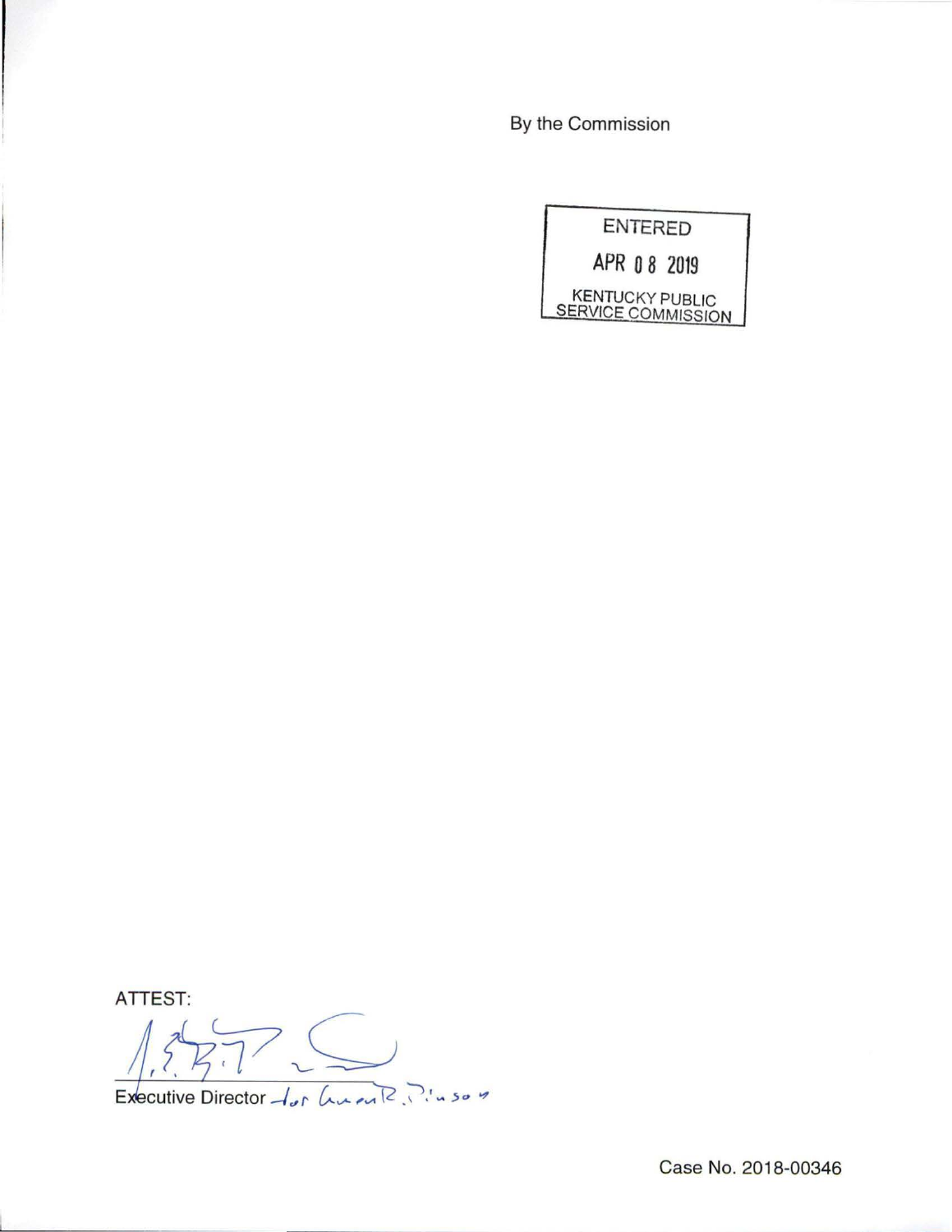## APPENDIX

# APPENDIX TO AN ORDER OF THE KENTUCKY PUBLIC SERVICE COMMISSION IN CASE NO. 2018-00346 DATED **APR 0 8 2019**

The following rates and charges are prescribed for the customers in the area served by Muhlenberg District #3. All other rates and charges not specifically mentioned herein shall remain the same as those in effect under authority of the Commission prior to the effective date of this Order.

## Monthly Water Rates

| First       | 2,000 Gallons  |
|-------------|----------------|
| <b>Next</b> | 8.000 Gallons  |
| <b>Next</b> | 10.000 Gallons |
| Next        | 30,000 Gallons |
| Over        | 50,000 Gallons |

|      | \$22.39 Minimum bill |
|------|----------------------|
| 6.88 | per 1,000 Gallons    |
| 6.51 | per 1,000 Gallons    |
| 6.04 | per 1,000 Gallons    |
| 5.69 | per 1,000 Gallons    |